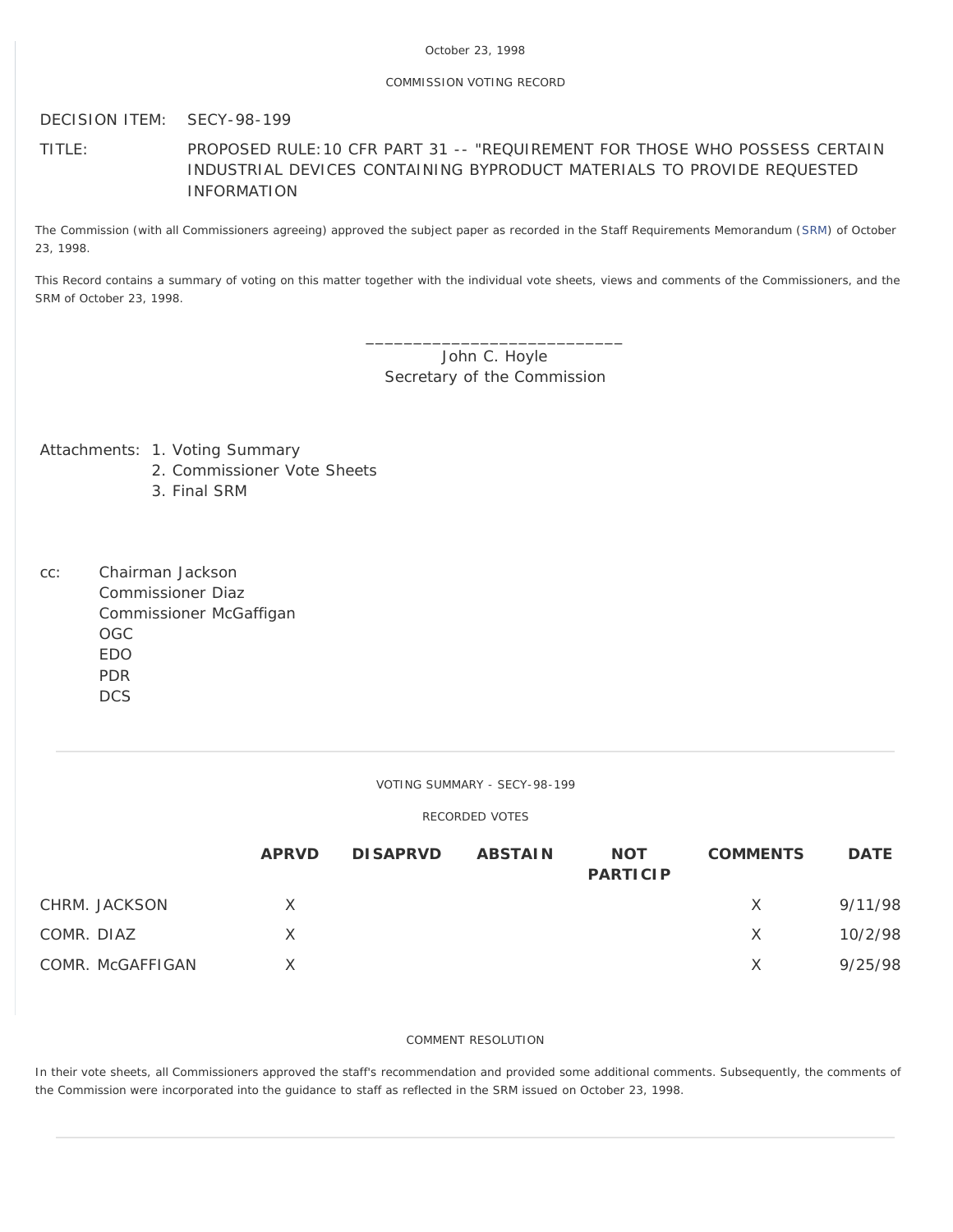#### **Commissioner comments on SECY-98-199**

## **Chairman Jackson's comments on SECY-98-199**:

I approve the staff's recommendation for publication of the notice of proposed rulemaking. The staff should continue to work closely with the OCIO and the agreement states to ensure that the automated registration system is developed in a timely manner. The staff should provide the Commission with its best estimate of the schedule of the milestones necessary to complete the automated registration system.

## **Commissioner Diaz's Comments on SECY-98-199**:

I approve the publication of the notice of proposed rulemaking for [10 CFR 31.5](http://www.nrc.gov/reading-rm/doc-collections/cfr/part031/part031-0005.html).

Given the minor scope of this rulemaking, the staff should find ways to finalize the rule before the projected date of July, 1999.

The registration program should be initiated when this rule becomes effective, rather than after the automated registration system is completed. In implementing the registration program, the staff should screen the responses from general licensees and follow up as necessary, commensurate with potential hazards indicated by this information. Additionally, the staff should be prepared to implement the proposed interim enforcement policy when the revised 10 CFR 31.5 becomes effective.

Information generated during the initial phases of registration should be entered into the existing registration system, and transferred to the new system when it is completed. Capturing this data in parallel with developing the automated registration system will have the collateral benefit of providing current information to assist in identifying system performance requirements.

Regarding the development of the automated registration system, I am concerned that the procurement process being pursued is more of a hindrance than a help. By focusing the "right" people on a major information technology proposal, the CPIC process should streamline procurement and ensure that the most cost effective system is purchased with taxpayer funds. In this light, I agree with Chairman Jackson that the staff should provide the Commission with a set of milestones for development of the automated registration system. Further, I agree with Commissioner McGaffigan that the staff should critically evaluate program needs and consider less expensive alternatives to a state-of-the-art system, including the availability of a commercial-off-the-shelf system that would be sufficiently capable to meet the basic information capture, recording, and response requirements of the device registration program.

## **Commissioner McGaffigan's Comments on SECY-98-199**:

I approve the proposed rule to modify Part 31 for the purposes of explicitly requiring certain general licensees (about 6,000 licensees in possession of about 24,000 devices) to respond to NRC requests for information and I offer the following comments for the staff's consideration.

I am concerned about how long it may take to get the general license (GL) automated registration system in place. I worry about "the development of a state-of-the art (emphasis added) system to replace the current database and support a fully automated registration system." There must be commercial-off-the-shelf (COTS) database software available that would meet most, if not all, of our requirements for dealing with approximately 6,000 licensees and 24,000 devices. COTS software would also be easiest for interface with the States. I am surprised that the estimated cost of the project breaks the \$500,000 threshold for full analysis under the Capital Planning and Investment Control (CPIC) process.

I urge the staff to critically evaluate the program needs and see if there is a less expensive information technology alternative available. To the extent full CPIC analysis is still required, I am concerned that the CPIC process looms so large in the staff's thinking that the staff is unable to predict the implementation date for the automated registration system for the rule before us. I urge the Office of the Chief Information Officer to ensure that resources devoted to the CPIC analysis are "scaled to the size and complexity of the proposed IT investment" and do not impose "an undue burden on the NRC program staff" (as discussed in [SECY-98-032\)](http://www.nrc.gov/reading-rm/doc-collections/commission/secys/1998/secy1998-032/1998-032scy.html).

Regarding the second more comprehensive rule--I urge the staff to involve the Conference of Radiation Control Program Directors and Agreement States early in the rulemaking process by sharing the draft rule language at the earliest opportunity and including Agreement State and non-Agreement State representation on the Part 31 rule-writing team. This approach will help ensure timely resolution of such key issues as additional device labeling requirements and compatibility.

Regarding the GL program in general-while I support the "developmental" efforts currently underway in parallel-development of two rules, the related guidance and an automated registration system, I am concerned that there are no parallel "implementation" efforts between now and mid-to-late FY 2000. For example, it is my understanding that the staff plans to forward a letter to general licensees informing them of this proposed rule. Undoubtedly, some letters will be returned to NRC due to "addressee unknown," some licensees will notify NRC of a change of address, some licensees will indicate that they no longer possess the device(s) in question, etc. These responses could provide NRC with information that, in certain cases, warrants follow up by the staff. Follow up activities could range from a simple telephone contact to a limited scope inspection to confirm device and source identification, location and disposition. Failing to follow up in cases that potentially involve safety-significant information due to the unavailability of an automated registration system to compile and process that information is not, in my opinion, an acceptable alternative. Therefore, I suggest that the staff be directed to make adequate resources available to triage the incoming information based on its safety significance, establish criteria for determining when, and what type of, follow up action is indicated based on the information received and the potential public health and safety risk associated with the device, and perform limited scope inspections when indicated. Disposition of the information collected during these follow up activities should be based on its safety significance. For example, the information may yield an allegation that would warrant additional follow up, or if the information is administrative in nature it could simply be retained for entry into the existing general license data base or the yet-to-be developed